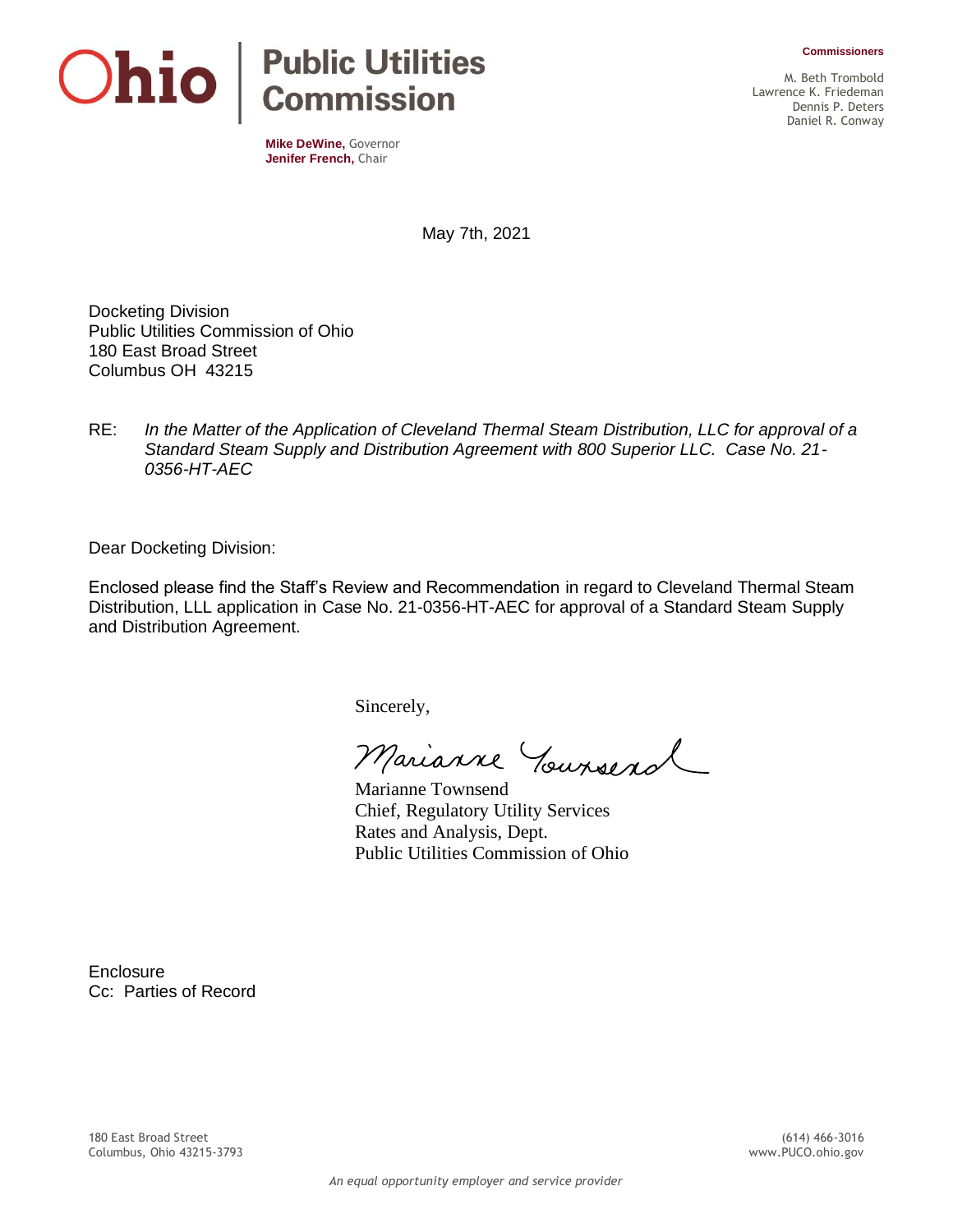## **Cleveland Thermal Steam Distribution, LLC Case No. 21-0356-HT-AEC**

## **SUMMARY:**

On April 9th, 2021, Cleveland Thermal Steam Distribution, LLC (Cleveland Thermal or Company) filed an application requesting approval of a Standard Steam Supply and Distribution Agreement (Agreement) that would permit Cleveland Thermal to provide steam service 800 Superior Avenue, Cleveland, Ohio 44114 (800 Superior or Customer). A copy of the Agreement is attached to the application. According to the application, the provision of steam service by Cleveland Thermal to 800 Superior shall not impair or reduce the quality of service to other Cleveland Thermal customers. This Standard Agreement qualifies for the automatic approval process approved by the Commission Case Nos. 12-1450-HT-AEC and 19-2106-HT-UNC. This process has reduced administrative costs and provides the Company with the ability to timely respond to competitive pressures to its business.

Cleveland Thermal and 800 Superior seek the Commission's approval to make the Agreement's termination provisions operable without obtaining additional Commission approval prior to ending the special arrangement.

## **STAFF REVIEW:**

Staff has reviewed the application filed in this case, as well as the accompanying Agreement and exhibits, and finds that it does not appear to be unjust or unreasonable.

## **STAFF RECOMMENDATION:**

Staff recommends to the Commission that the application filed by Cleveland Thermal be approved.